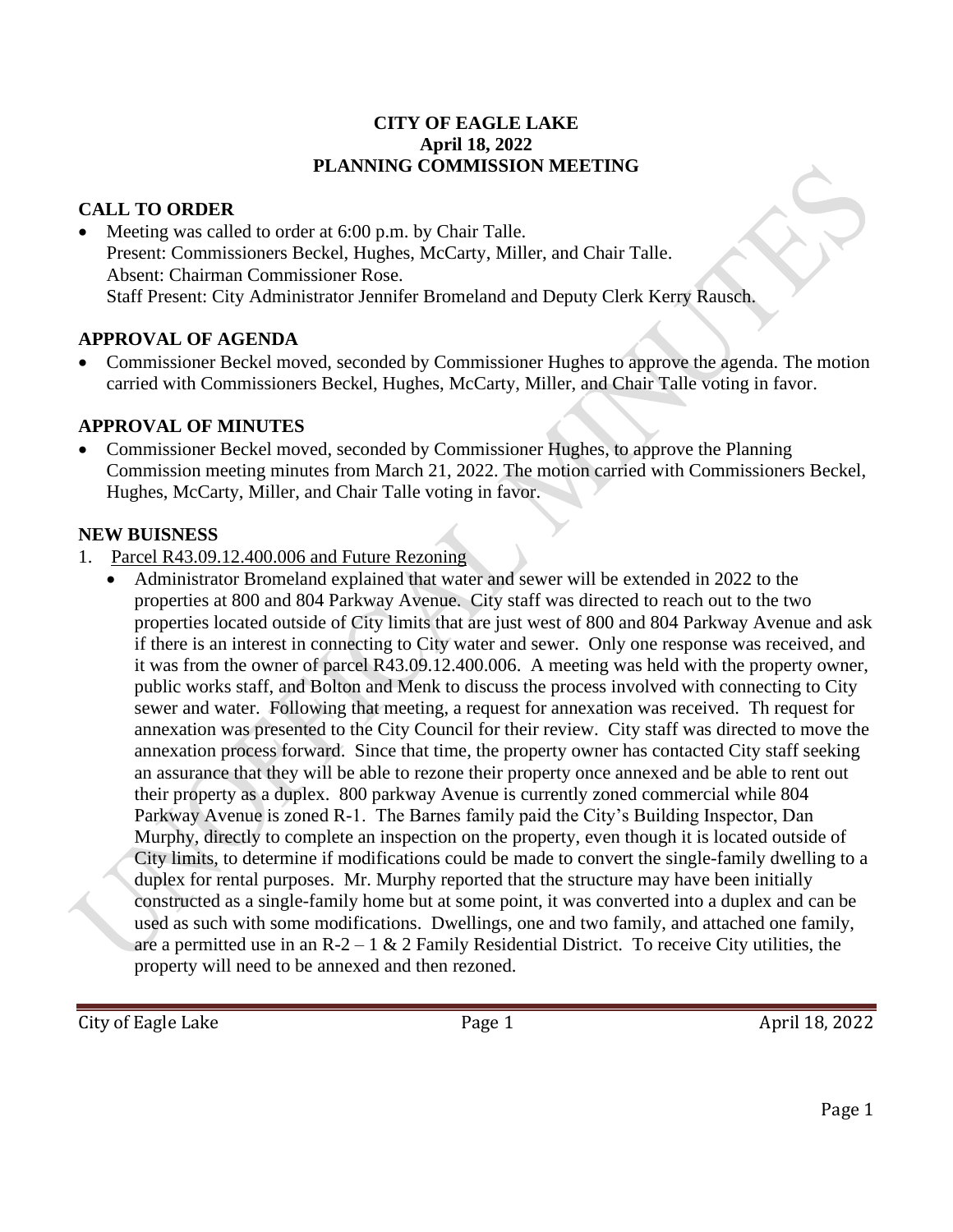- Marlene Barnes, owner of said parcel, stated there are difficulties in putting the utilities where proposed due to a shed's current location, the location of the existing deck and the location of their neighbor's fence. Mrs. Barnes also stated that the house is laid out as a duplex and that she would like to be able to rent it as such once annexed into City limits.
- Planning Commission discussion included hydrant location for fire suppression purposes, the City's Land Use Plan shows future plans for the Barnes parcel and the one to the west as commercial use.
- Commissioner McCarty expressed concerns relating to flow issues and stated that his opinion is that grinder pumps will require a lot of city maintenance and that the presented design plans are not the best. He also stated that with such little amount of flow, there could be a solids problem and there are a lot of challenges with this utilities extension. He also stated the City's Land Use Plan is there to help guide the City.
- Administrator Bromeland stated the City's engineer presented the proposed plans to the City Council and that she will take the Planning Commission's concerns to the engineer and City Council.
- Marlene Barnes indicated that she may be interested in leaving this parcel as is. Administrator Bromeland stated she would follow up with Mrs. Barnes the next day.
- 2. Parcel R12.10.18.130.001 and Lot Split Request
	- Administrator Bromeland explained that an administrative lot split request was received for parcel R12.10.18.130.001. A simple lot division can occur if all setbacks, width, and square footage and requirements of Chapter 5 are met. The total square footage of this parcel is 17,870 square feet. Per code, each lot shall contain an area of not less than 10,000 square feet. Scott Wangen, owner of the former Uncle Alberts building, is present. The parcel proposed to be split is currently owned by Allied Overhead Door of Mankato. It was also explained that discussion should include plans for the parcel, whether new buildings would be constructed and used, and options available. In 2021 when a conditional use permit was being considered for the former Uncle Alberts parcel discussion included that platting and combining of parcels in this area may be needed to meet setbacks and lot size requirements.
	- Administrator Bromeland also explained there is a lost parcels in this area and that Blue Earth County has a legal process which can be followed to help identify owner of the parcel.
	- Mr. Scott Wangen stated that Brian and Anna Fasnacht, owners of Allied Overhead Doors, purchased the mini storage parcel and old Allied Overhead Doors parcel from Mark Fromm. Mr. Wangen has discussed with Mr. and Mrs. Fasnacht the possibility of doing a lot split of parcel R12.103.18.130.001 in which Mr. Wangen would purchase the west end which includes the mini storage. He would potentially add an office building to the storage units and would want water and sewer utilities service at some point. His goal is to purchase the mini storage lot and combine that with his other lots, creating one or two parcels in total. The concern is the lost parcel and that the parcel to be split does not connect to his existing parcels. He would like to add parcel ending in .011 (lost parcel) to mini storage to bring it to the 10,000 square foot requirement.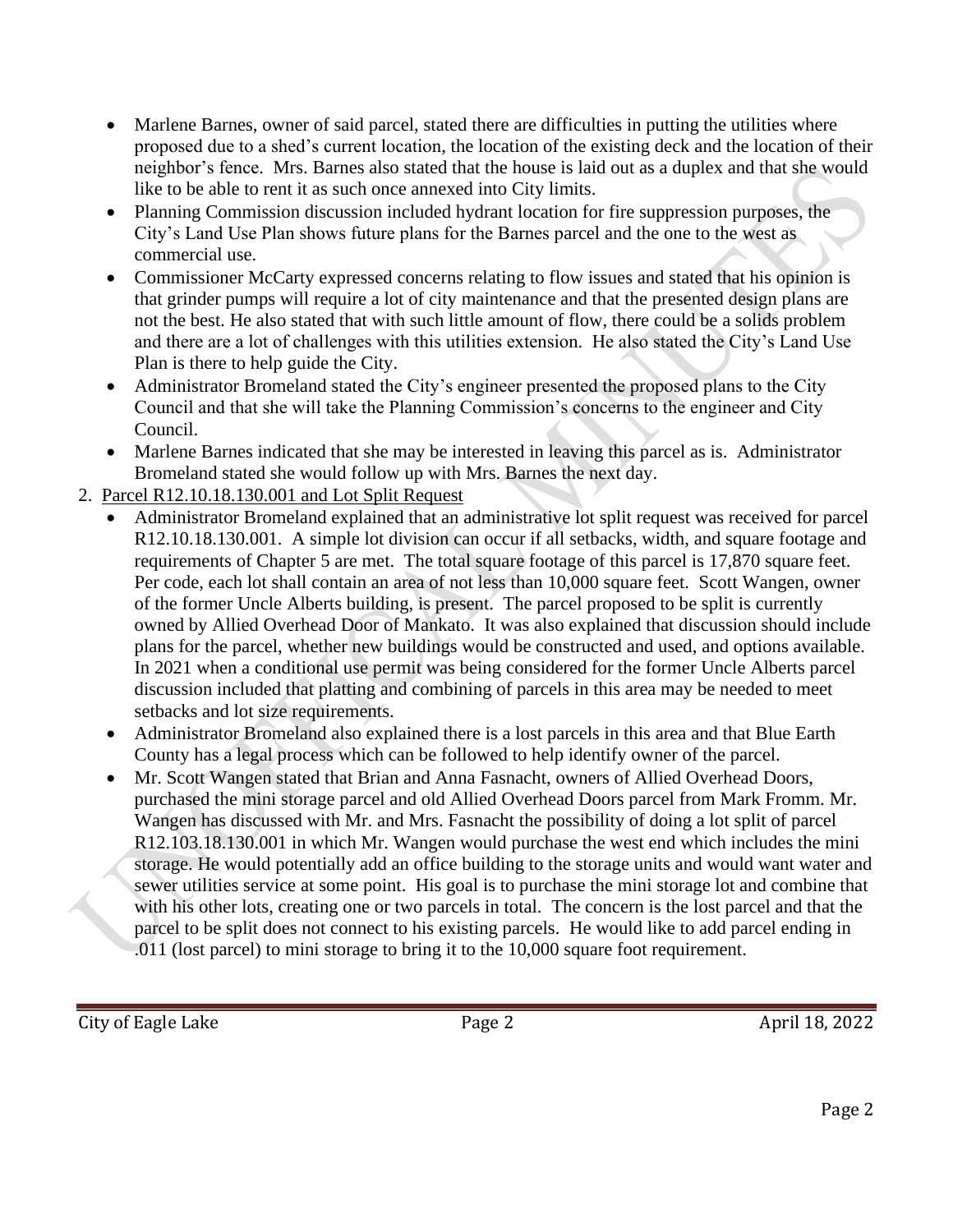- Planning Commission discussion included what the cost of extending utilities would be and that utilities could cross a lot with no owner. It was also discussed that the two outlots that the City owns are unusable lots for the City and consideration should be given if these lots should be turned over to the adjacent property owners. It was also discussed that the front of the building would need to be identified.
- Michael McCarty recommended that Mr. Wangen contact Janel with Bolton and Menk to assist him in determining the next best steps and to assist with title research and stated Bolton and Menk have the history with the Parkway Corridor plat. A title attorney can help research parcel ownership.

# **OTHER**

- 1. Monthly Building and Zoning Permit Activity
	- Administrator Bromeland stated that five building permits for new home construction have been pulled this year, all of which are located in the Eagle Ridge Phase II development owned by KJ Walk.
- 2. Chapter 6 Zoning Code Review and Update Process
	- Administrator Bromeland stated that Jessica Steinke, Program Director with Minnesota Valley Council of Governments (MVCOG) is present to discuss the process for completing a code review and update and ways that MVCOG may be able to assist with the process. The City has an agreement with MVCOG, and therefore there would be no additional charge for this service.
	- Administrator Bromeland stated that it may be helpful to start by submitting notes from meetings and that each Commission member review and submit suggested code changes.
	- Ms. Steinke stated the Commission may want to begin with looking at the top three items, such as variances, to help determine what items to address first for code changes. The MVCOG could look at cities such as Mankato, North Mankato, and St. Peter to see how their code reads on specific topics.
	- Michael McCarty stated he feels it may be beneficial to look at the City of Mankato's code for ideas of how to revise Eagle Lake's code and that Eagle Lake could modify Mankato's code to fit Eagle Lake's needs.
- 3. Motorsports Park Project and Supplemental EAW
	- Administrator Bromeland explained that a supplemental EAW has been received. Proposals for a 3<sup>rd</sup> party reviews have been obtained. The City Council tabled taking any action on the matter at their last meeting. It is anticipated that the developer will attend an upcoming meeting to talk about his plans with the City Council and to answer any questions.
- 4. Fox Meadows Development and Concept Plan Review Phase
	- For informational purposes Administrator Bromeland stated a concept plan has been received from the developer, Troy Schrom, for Fox Meadows. City staff has completed an internal concept plan review and will be meeting with the developer and his team in a couple of weeks. City staff has obtained approval from the City Council to contract with Mike Humpal with South Central Service Cooperative (SCSC) on an as needed basis to assist staff with the zoning review to ensure

City of Eagle Lake Page 3 April 18, 2022